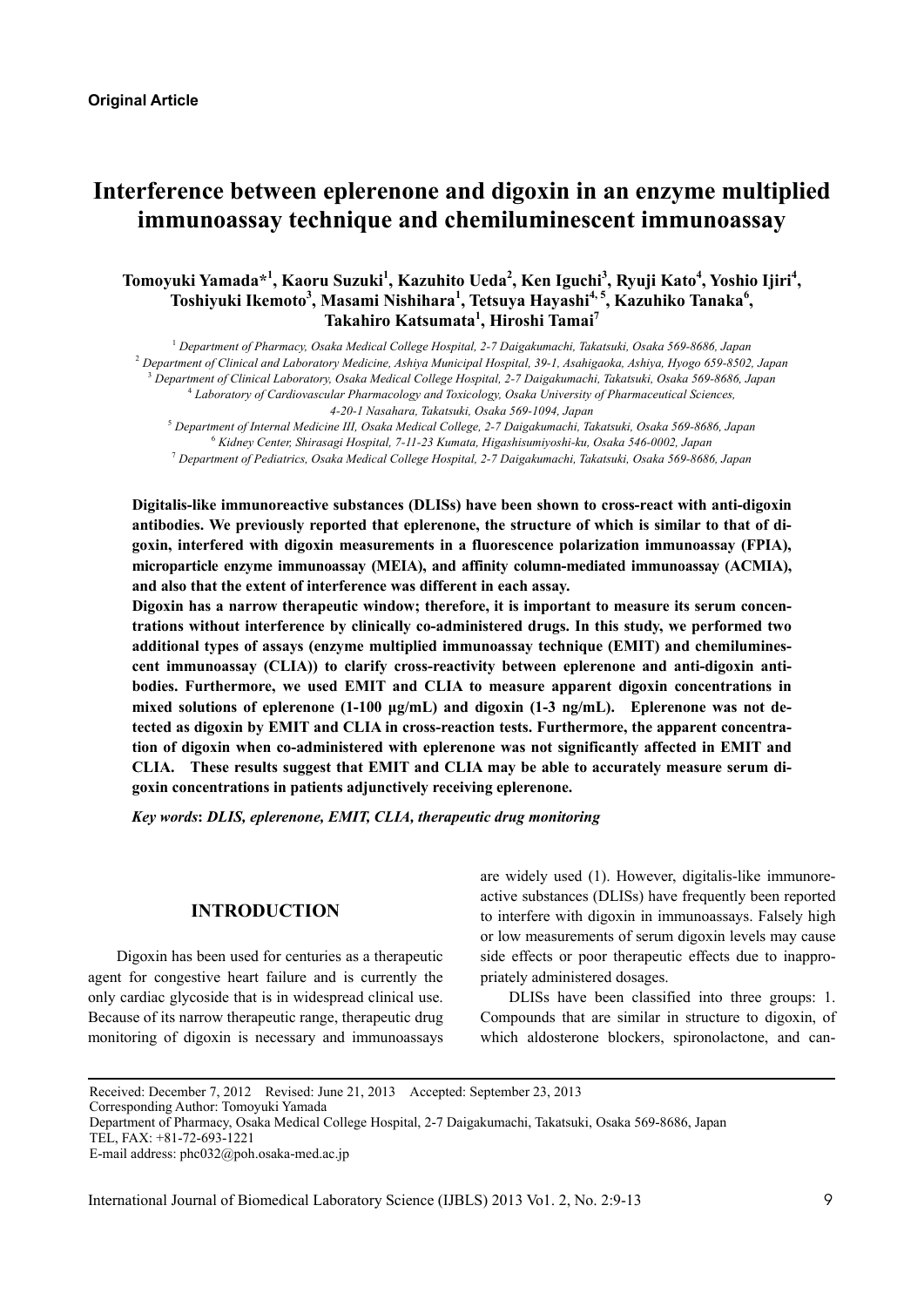renone are typical examples (2); 2. Endogenous digitalis-like factor (EDLF) (3, 4, 5, 6, 7, 8, 9, 10, and 11); and 3. Light scattering phenomena (12 and 13). We previously reported that eplerenone, which has a similar structure to and pharmacological effects as spironolactone, interfered with digoxin measurements in fluorescence polarization immunoassay (FPIA), microparticle enzyme immunoassay (MEIA), and affinity column-mediated immunoassay (ACMIA) (14), and that the extent of interference was different in each assay. Plasma digoxin concentrations are maintained at lower levels  $(0.5 - 0.8 \text{ ng/ml})$   $(15)$  than the traditional therapeutic range (0.8 - 2.0 ng/ml) (1) and the extent of interference by DLISs is particularly high at lower concentrations; therefore, more accurate methods are increasingly required for the therapeutic drug monitoring of digoxin.

Enzyme multiplied immunoassay technique (EMIT) and chemiluminescent immunoassay (CLIA) are widely used for the therapeutic drug monitoring of digoxin in clinical settings. Previous studies showed that spironolactone and canrenone did not interfere with digoxin measurements in EMIT and CLIA (2, 16); therefore, EMIT and CLIA may be able to accurately measure digoxin in the presence of eplerenone. However, interference by eplerenone in EMIT and CLIA has not yet been examined. In the present study, we examined cross-reactivity between eplerenone and anti-digoxin antibodies in EMIT and CLIA to clarify interference between eplerenone and digoxin in commonly used methods in clinical settings.

# **MATERIALS and METHODS**

#### **Reagents and Assay Devices**

Digoxin was purchased from Nacalai Tesque, Inc. (Kyoto, Japan). Eplerenone was provided by Pfizer Inc. (NY, USA). Horse serum was purchased from Invitrogen Corp. (CA, USA) as a solvent in which to dissolve digoxin. Methanol (99.7% <) was purchased from Wako Pure Chemical Industries, Ltd. (Osaka, Japan). The digoxin assay regents used in this study were Emit 2000 (including an anti-digoxin rabbit polyclonal antibody, Siemens) for JCA-BM12 (JEOL Ltd, Tokyo, Japan) with a detection limit of 0.3 ng/mL for EMIT, and ARCHITECT *i* Digoxin (including an anti-digoxin mouse monoclonal antibody, Abbot) for ARCHITECT i 2000SR (Abbott, IL, USA) with a detection limit of 0.3 ng/mL for CLIA.

### **Assay procedure**

Emit 2000: This assay was based on competition between a drug in the sample and a drug labeled with recombinant glucose-6-phosphatedehydrogenase for antibody binding sites. Because enzyme activity decreased upon binding to the antibody, the concentration of the drug in the sample could be measured in terms of enzyme activity. The active enzyme converted oxidized nicotinamide adenine dinucleotide (NAD) to NADH, resulting in an absorbance change that was measured spectrophotometrically.

ARCHITECT *i* Digoxin: The sample, anti-digoxincoated paramagnetic microparticles, assay diluent, and digoxigenin acridinium-labeled conjugate were combined to create a reaction mixture. The anti-digoxincoated microparticles bound to digoxin present in the sample and to the digoxigenin acridinium-labeled conjugate. After washing, pre-trigger and trigger solutions were added to the reaction mixture. The resulting chemiluminescent reaction was measured as relative light units (RLUs). An indirect relationship was observed between the amount of digoxin in the sample and RLUs detected by ARCHITECT i System optics.

All assays were performed according to the manufacturer's protocol.

### **Samples**

#### Serum digoxin

Digoxin solution was prepared in methanol. This solution was further diluted with methanol to obtain 1, 2, and 3 ng/mL of digoxin. These solutions were evaporated and serum was added.

Serum eplerenone mixed with digoxin

An eplerenone solution was prepared in methanol. This solution was further diluted with methanol to obtain 1, 2.5, 10, and 100 μg/mL of eplerenone. These solutions were evaporated and each concentration of serum digoxin was added (0-3 ng/mL).

Sample preparations were performed in a similar manner to our previous study  $(14)$ .

### **Precision of each assay for digoxin measurements**

To test the veracity of the precision of digoxin measurements, each assay was repeated three times with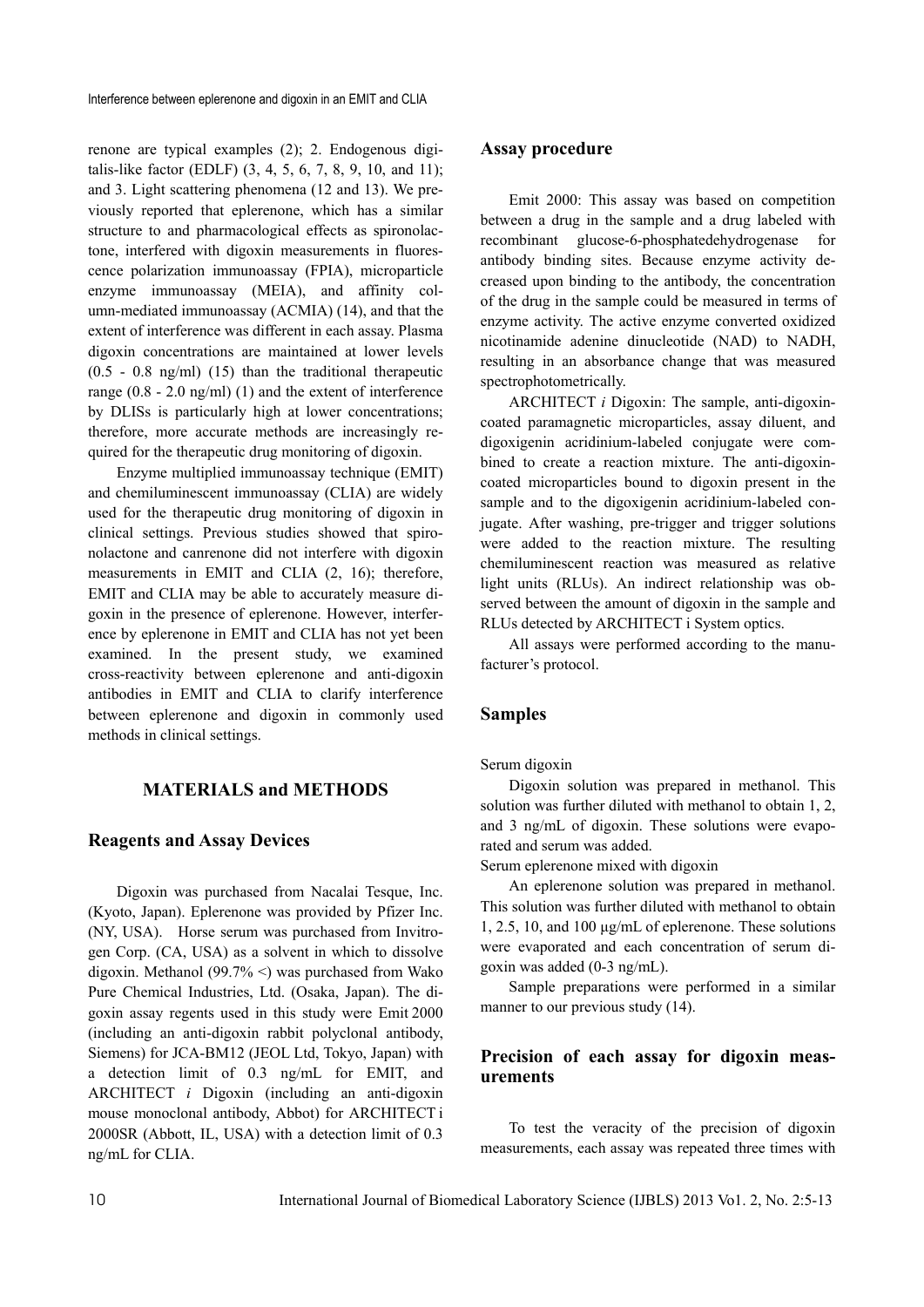digoxin solutions of 0, 1, 2, and 3 ng/mL.

# **Cross-reactivity of eplerenone with digoxin in each assay**

To assess the cross-reactivity of eplerenone with anti-digoxin antibodies, each assay was repeated three times with eplerenone solutions (with no digoxin present) of 0, 1, 2.5, 10, and 100 μg/mL.

# **Effects of eplerenone on each assay in the presence of digoxin**

To assess the effects of eplerenone in the presence of digoxin, each assay was repeated three times with mixtures of known concentrations of digoxin  $(0, 1, 2, 1)$ and 3 ng/mL) and eplerenone  $(0, 1, 2.5, 10,$  and  $100$ μg/mL) to test for a correlation between apparent and known digoxin concentrations at each eplerenone level. In addition, we compared the results of EMIT and CLIA with a previous study (the results of FPIA, MEIA, and ACMIA (14)) at a known digoxin concentration of 3 ng/mL.

### **Analysis**

A simple regression analysis was used to evaluate the relationship between known and apparent digoxin concentrations measured by EMIT and CLIA. Significant differences were shown with  $P \le 0.05$ . The coefficient of variation was calculated with the following formula:

Coefficient of variation (%)=100×Standard deviation / mean.

### **RESULTS**

# **Precision of each assay for digoxin measurements**

Digoxin concentrations measured in EMIT and CLIA were shown in Table 1. The coefficients of variation in EMIT ranged from 2.9 - 7.8 %, and in CLIA from  $0.7 - 1.2 \%$ .

In Table 1, the known concentrations of digoxin were consequently higher when using CLIA. However, these results were in the acceptable range according to the manufacturer's protocol.

#### **Effects of eplerenone on each assay**

No cross-reactivity was detected between eplerenone and anti-digoxin antibodies in both methods in the absence of digoxin (through 100 μg/mL of eplerenone).

The effects of eplerenone co-administered with digoxin were examined. The results of each assay were plotted by eplerenone levels, with the apparent digoxin concentration on the vertical axis and known digoxin concentration on the horizontal axis (Figures 1, 2). In EMIT, eplerenone alone did not cross-react with anti-digoxin antibodies; the y intercept of the regression line of 100 μg/mL with a known eplerenone concentration (0.52 ng/mL) was higher than those of the other regression lines (ranging from  $-0.03$  to  $0.24$  ng/mL) (Figure 1). In CLIA, apparent digoxin concentrations were stable regardless of the presence of digoxin (Figure 2). A comparison between the present study (EMIT, CLIA) and previous study (FPIA, MEIA, and ACMIA) with a known digoxin concentration of 3 ng/mL revealed that apparent digoxin concentrations in EMIT and CLIA were more stable than those in FPIA, MEIA, and ACMIA (Figure 3).

|  | Table 1 Digoxin concentrations determined by EMIT and CLIA |  |
|--|------------------------------------------------------------|--|
|--|------------------------------------------------------------|--|

|             | Known digoxin concentration $(ng/mL)$ |                 |                 |                 |
|-------------|---------------------------------------|-----------------|-----------------|-----------------|
|             |                                       |                 |                 |                 |
| <b>EMIT</b> | ${}^{<}$ 0.3                          | $0.97 \pm 0.06$ | $1.97 \pm 0.06$ | $2.97 \pm 0.23$ |
| CLIA        | $\leq 0.3$                            | $1.10 \pm 0.01$ | $2.13 \pm 0.02$ | $3.12 \pm 0.04$ |

*Solutions were measured three times for each sample by EMIT and CLIA.* 

*Each coefficient of variation (%) was as follows: In EMIT, 1 ng/mL; 5.97, 2 ng/mL; 2.94, 3 ng/mL; 7.78. In CLIA, 1 ng/mL; 0.91, 2 ng/mL; 0.72, 3 ng/mL; 1.16.*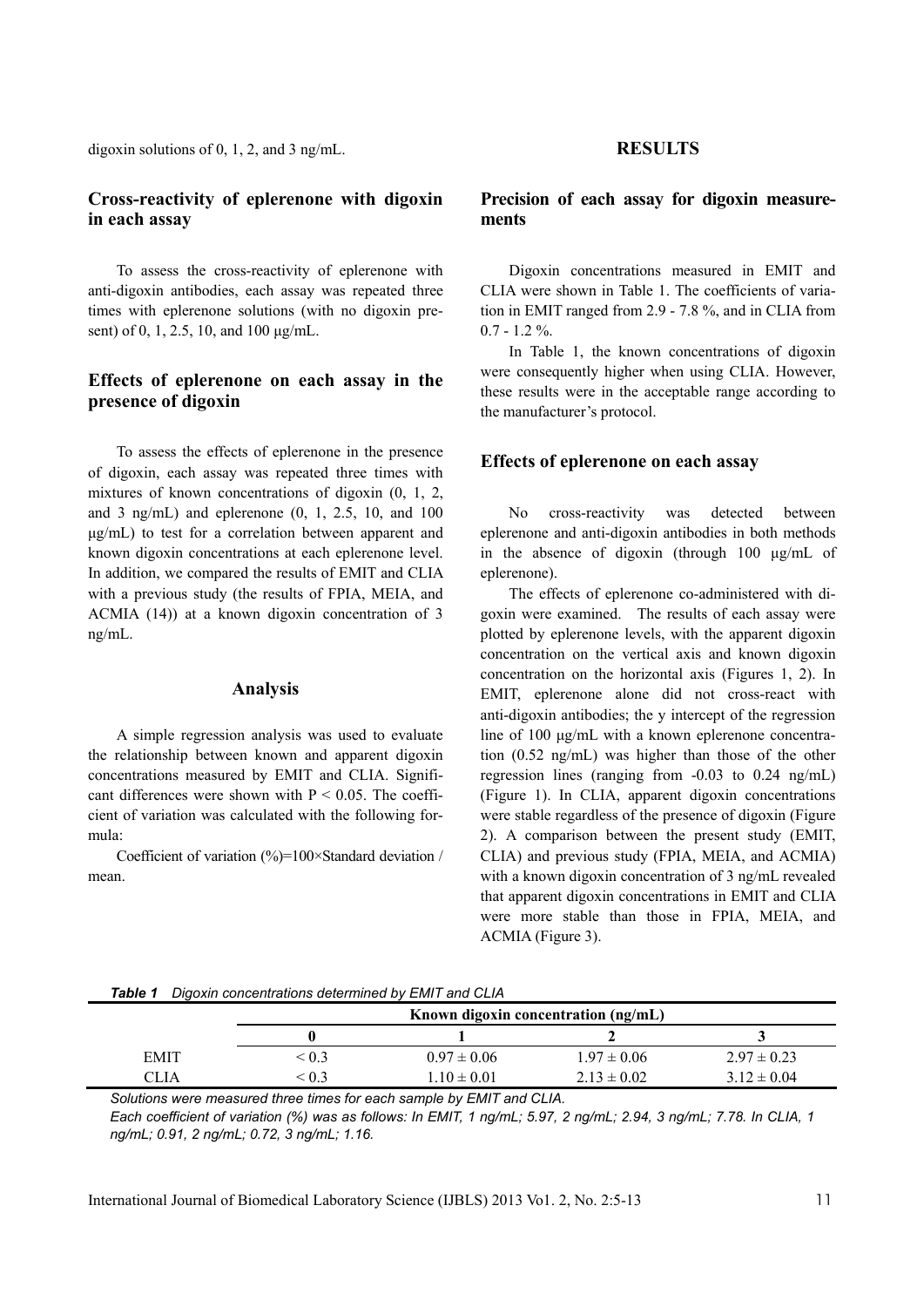

*Fig.1 Correlation between the apparent digoxin concentration measured in EMIT and the known digoxin concentration in the eplerenone solution. A simple regression analysis was used to evaluate the relationship between known and apparent digoxin concentrations (0 μg/mL of eplerenone, r = 0.990, P < 0.001; 1 μg/mL of eplerenone, r = 0.995, P < 0.001; 2.5 μg/mL of eplerenone, r = 0.996, P < 0.001; 10 μg/mL of eplerenone, r = 0.999, P < 0.001; 100 μg/mL of eplerenone, r = 0.996, P < 0.001).* 



*Fig. 2 Correlation between the apparent digoxin concentration measured in CLIA and the known digoxin concentration in the eplerenone solution. A simple regression analysis was used to evaluate the relationship between known and apparent digoxin concentrations (0 μg/mL of eplerenone, r = 0.999, P < 0.001; 1 μg/mL of eplerenone, r = 0.997, P < 0.001; 2.5 μg/mL of eplerenone, r = 0.999, P < 0.001; 10 μg/mL of eplerenone, r = 0.999, P < 0.001; 100 μg/mL of eplerenone, r = 0.999, P < 0.001).* 



*Fig. 3 Apparent digoxin concentrations in the presence of eplerenone. Eplerenone was prepared with drug-free serum. All samples were supplemented with 3 ng/mL digoxin.* 

*Data for FPIA, MEIA and ACMIA were referred from reference 14.* 

#### **DISCUSSION**

Each known digoxin concentration  $(1, 2, \text{ and } 3)$ ng/mL) correlated well in the results of EMIT and CLIA.

Falsely high or low measurements of serum digoxin levels may lead to side effects or poor therapeutic effects due to inappropriately administered dosages.

In the present study, no cross-reactivity was observed between eplerenone and anti-digoxin antibodies in EMIT. The measurement of apparent digoxin concentrations with 100 μg/mL eplerenone was higher than those with the other concentrations of eplerenone (Figure 1) in the same manner as FPIA (14). However, eplerenone concentrations cannot reach 100 μg/mL in clinical settings (17).

The results of the cross-reaction test showed that eplerenone was not detected as digoxin in EMIT because the detection limit of EMIT was 0.3 ng/mL. These results indicated that eplerenone (up to 100 μg/mL) could be detected as digoxin below 0.3 ng/mL in EMIT.

No cross-reactivity was observed between eplerenone and anti-digoxin antibodies in CLIA, regardless of the presence of digoxin (Figure 2).

The  $C_{\text{max}}$  of eplerenone was previously shown to be  $1.87 \pm 0.52$  μg/mL following the administration of 100 mg/body (multiple doses) of eplerenone (17). A previous study demonstrated that eplerenone interfered with digoxin measurements in FPIA within its clinical dosage (14). Eplerenone was also shown to interfere with the measurement of apparent digoxin concentration in a digoxin and/or eplerenone concentration-dependent man